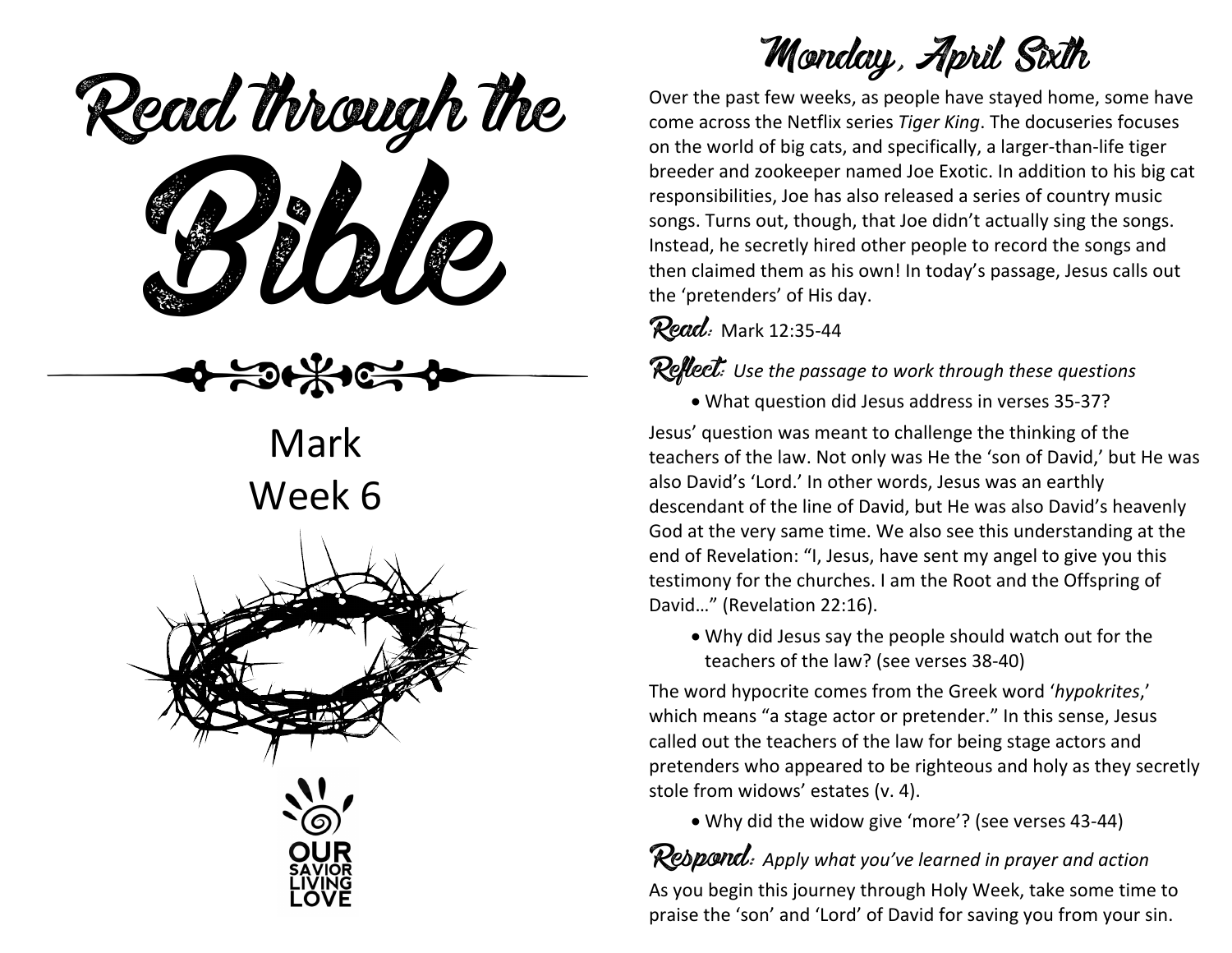# Tuesday, April Seventh

While soldiers go into battle with some degree of worry, they are trained to know that their fellow soldiers will have their back should something go wrong. In today's passage, Jesus reminds His disciples that He will always have their back as they face all kinds of persecution.

### Read: Mark 13:1-36

Reflect: *Use the passage to work through these questions*

• What event did Jesus foreshadow in verse 2?

40 years after Jesus, the Romans attacked Jerusalem and destroyed the temple. Jesus knew this would happen and had spoken about it at various points throughout His public ministry.

• How did Jesus describe the persecution His disciples would face? (see verses 9-11)

It must have been very difficult for the disciples to hear about the kinds of persecution they would face for being a follower of Jesus. While we may not face the same challenges the disciples faced 2000 years ago, there are many people in others parts of the world who do. How fortunate we are to be surrounded by a community of people who share our same Christian faith!

- How can we trust what Jesus says? (see verse 31)
- When will the "Son of Man" come? (see verses 24-37)

While people like to predict the day and year that Jesus will return, the reality is that they don't know. In fact, nobody knows; only the Father (v. 32). As Christians, Jesus calls us to not spend our time trying to figure out when that day will be, but rather, to be prepared for it when it comes (see verses 32-37).

# Respond: *Apply what you've learned in prayer and action*

Take some time to pray for those who are persecuted all around the world for professing their Christian faith. Pray that they may be able to "stand firm" as they bear testimony about Jesus (v. 13).

# Wednesday, April Eighth

In *The Empire Strikes Back*, smooth-talking Lando Calrissian strikes a deal with the Empire to turn his friends over to them. In today's passage, one of Jesus' disciples strikes a deal with the chief priests to turn Jesus over to them.

### Read: Mark 14:1-11

### Reflect: Use the passage to work through these questions

• Why did the chief priests and the teachers of the law not want to arrest Jesus during the festival? (see verses 1-2)

Notice that the chief priests and the teachers of the law still wanted to kill Jesus, but they didn't want to do it during the Feast of Unleavened Bread. For them, it wasn't a matter of 'if' but 'when.'

• Why were some of the people upset with how the woman had used the perfume? How did Jesus respond to their concern? (see verses 3-7)

John 12:4-6 provides us a bit more context as to who exactly was upset and why: *"<sup>4</sup> But one of his disciples, Judas Iscariot, who was later to betray him, objected,<sup>5</sup> "Why wasn't this perfume sold and the money given to the poor? It was worth a year's wages." <sup>6</sup>He did not say this because he cared about the poor but because he was a thief; as keeper of the money bag, he used to help himself to what was put into it."*

- What did Jesus say was the practical purpose of the woman pouring perfume on Him? (see verses 8-9)
- What did Judas do after the woman had poured the perfume on Jesus? (see verses 10-11)

Respond: *Apply what you've learned in prayer and action* In the final days of His public ministry, Jesus spent time with His disciples (v. 3). Spend some time with Jesus today. Tell Him what's on your mind and experience His peace!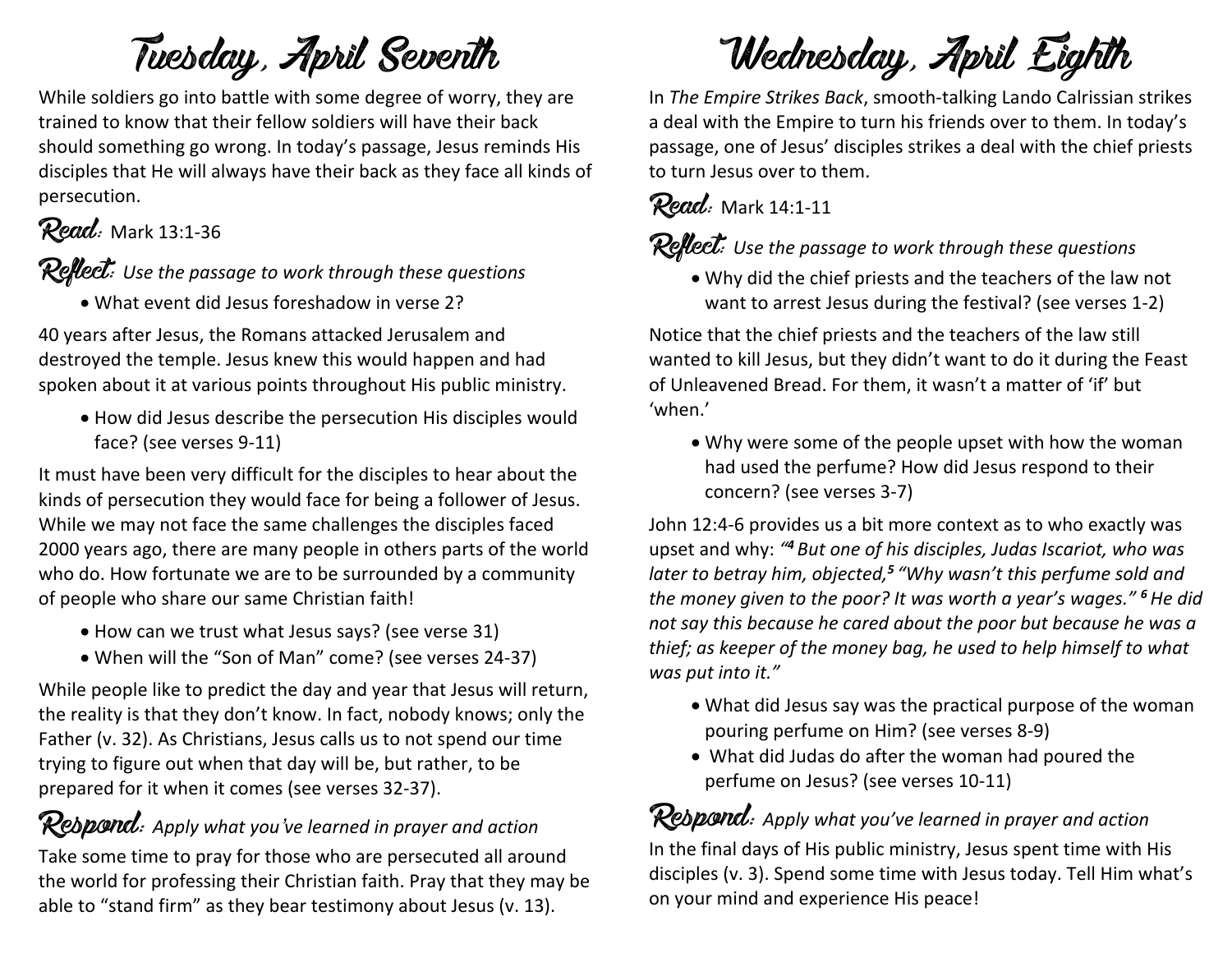# Thursday, April Ninth

Imagine, for a moment, that you had just one more meal before you died. Assuming you had time to plan for it, where would you have that meal? What would you eat? Who would you invite? What would you say to them? What would you want to make sure they knew? In today's passage, Jesus says some important things to His disciples at their very last meal together.

# **Read:** Mark 14:12-52

Reflect: *Use the passage to work through these questions*

- What did Jesus predict would happen, and how did the disciples respond? (see verses 17-21)
- What did Jesus institute during the meal? (see verses 22-25)
- What did Jesus predict about His disciples, and how did they respond? (see verses 27-31)

As much as Jesus prepared them for this moment, His disciples would still run away in fear after His arrest.

- How do Jesus' interactions with His Father and with His disciples give us insight into how He was feeling right before His arrest? (see verses 34-42)
- What happened after the disciples fled? (see verses 51-52)

Who exactly was the mystery man who followed Jesus and then fled naked after being seized? It seems like such a bizarre detail, right? While biblical scholars have taken educated guesses over the centuries (John, James, even Mark himself), Mark does not provide us with an answer in the text. What is clear, though, is that not only had Jesus' 12 disciples deserted Him; everyone had (v. 50).

### Respond: Apply what you've learned in prayer and action

In today's passage, Jesus invited His disciples to receive His body and blood in the bread and wine at the meal. Take some time today to thank Him for continuing to give us (His church) this same gift as a means of grace.

# Friday, April Tenth

If Good Friday is a day surrounding the death of Jesus, why do we call it 'good'? The origin of the name is often debated, with some suggesting it stemmed from an older name – "God's Friday." Not all cultures, though, call it Good Friday. Some churches in Germany, for example, call it "Karfreitag," meaning "Sorrowful Friday." While Good Friday is certainly the darkest day in the life of Jesus, many Christians manage to find the 'good' by noting that Jesus' death on the cross was the climax of God's plan to save us from our sins. In today's passage, we will witness the anguish, the sorrow, the pain, and the humanity of our humble Savior, Jesus.

### **Read:** Mark  $14:53 - 15:41$

Reflect: *Use the passage to work through these questions*

- Why did the chief priests and the Sanhedrin have trouble finding evidence to put Jesus to death? (see 14:55-59)
- What ultimately caused the religious leaders to condemn Jesus to death? (see 14:60-64)
- How did Peter react to his denial of Jesus? (see 14:60-62)

Earlier that evening, Peter proclaimed that he was ready to go with Jesus to prison and to death (see 14:31). How disheartening it must have been for Peter to deny Jesus so quickly after His arrest!

• How did the peoples' insults demonstrate that they did not understand why Jesus had to die? (see 15:16-20)

The soldiers and leaders laughed at Jesus' helplessness, but they didn't understand that this was all part of the plan. Could God the Father have rescued His Son? Sure, but in order to atone for our sins, a perfect sacrifice had to be made.

• What did Jesus say as He hung on the cross? (see 15:34)

Respond: *Apply what you've learned in prayer and action* On a day like Good Friday, many emotions and thoughts can fill our hearts and minds. At your own pace, take some time to reflect on the crucifixion and death of Jesus. Consider what He did for us.